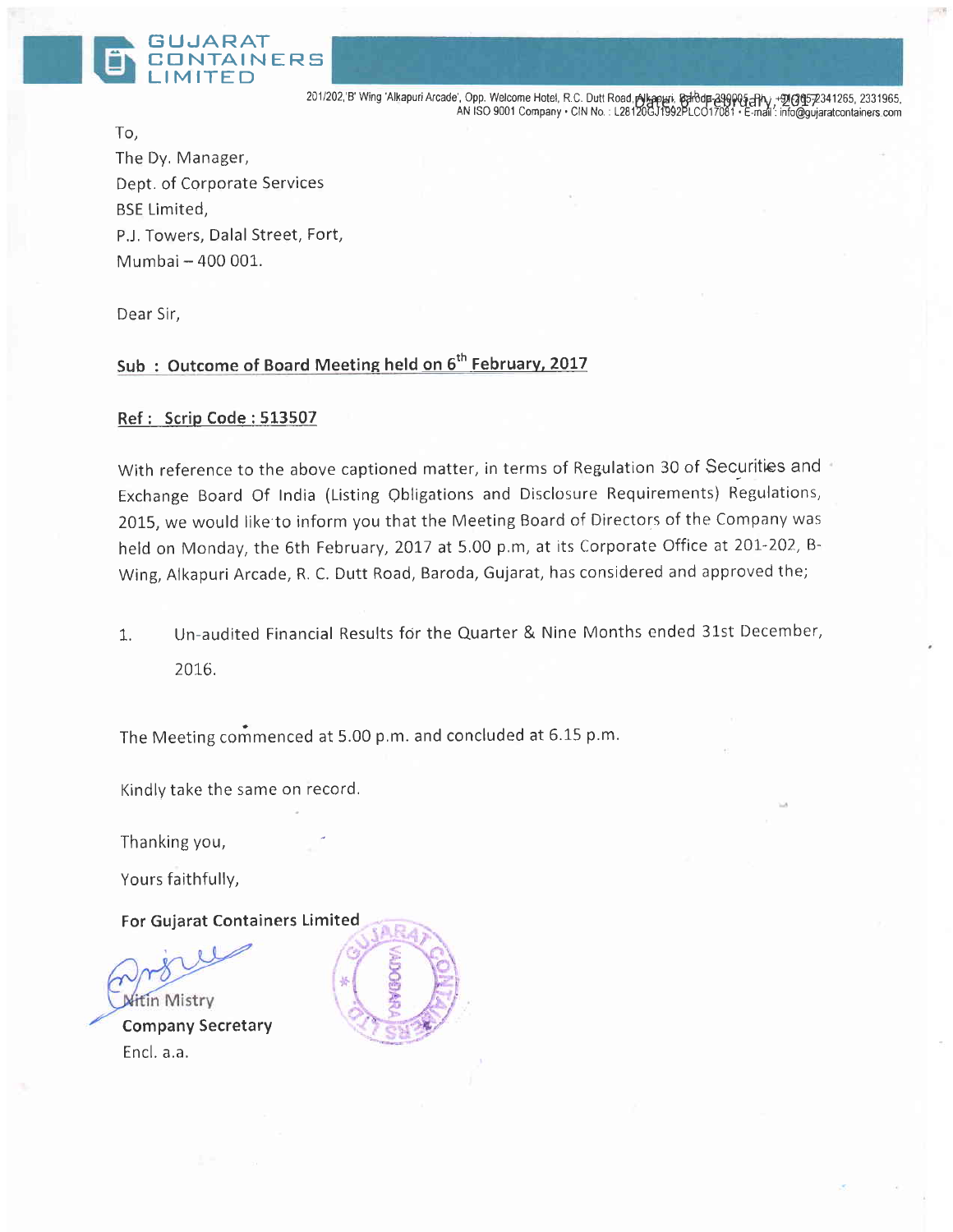

I

'GAYATRI KRUPA", 9, MANISHA SOCIETY, OLD PADRA ROAD, VADODARA-390 020. Phone : 3298197 e-mail : vkshastri@yahoo.co.in

# Annexure Vll

Auditor's Report on Quarterly Financial Results and Year to Date Results of the Company Pursuant to the Regulation 33 of the SEBI (Listing Obligations and Disclosure Requirements) Regulations, 2015

To

#### Board of Directors of Gujarat Containers Limited

We have audited the quarterly financial results of Gujarat Containers Limited for the quarter ended 31.12.2016 and the year to date results for the period 01.04.2016 to 31.12.2016, attached herewith, being submitted by the company pursuant to the requirements of Regulation 33 of the SEBI (Listing Obligations and Disclosure Requirements) Regulations, 2015. These quarterly financial results as well as the year to date financial results have been prepared on the basis of the interim financial statements, which are based on our audit of such inferim financial statements, which have been prepared in accordance with the recognition and measurement principles laid down in Accounting Standard for Interim Financial Reporting (AS 25 / Ind AS 34), prescribed, under Section 133 of the Companies Act, 2013 read with relevant rules issued thereunder; or by the lnstitute of Chartered Accountants of India, as applicable and other accounting principles generally accepted in India.

We conducted our audit in accordance with the auditing standards generally accepted in India. Those standards require that we plan and perform the audit to obtain reasonable assurance about whether the financial results are free of material misstatements. An audit includes examining, on a test basis, evidence supporting the amounts disclosed as financial results. An audit also includes assessing the accounting principles used and significant estimates made by management. We believe that our audit provides a reasonable basis of our opinion.

In our opinion and to the best of our information and according to the explanations given to us these quarterly financial results as well as the year to date results:

- (i) are presented in accordance with the requirements of Regulation 33 of the SEBI (Listing Obligations and Disclosure Requirements) Regulations, 2015 in this regards; and
- (ii) give a true and fair view of the net profit and other financial information for the quarter ended 31.12.2016 as well as the year to date results for the period from 01.04.2016 to 3L.t2.20L6.



For V. K. SHASTRI & CO. Chartered Accountants FRN: 113325W

CA. V. K. SHASTRI (Sole- Proprietor) Membership No.: 042774

Date: 03/02/2016 Place: Vadodara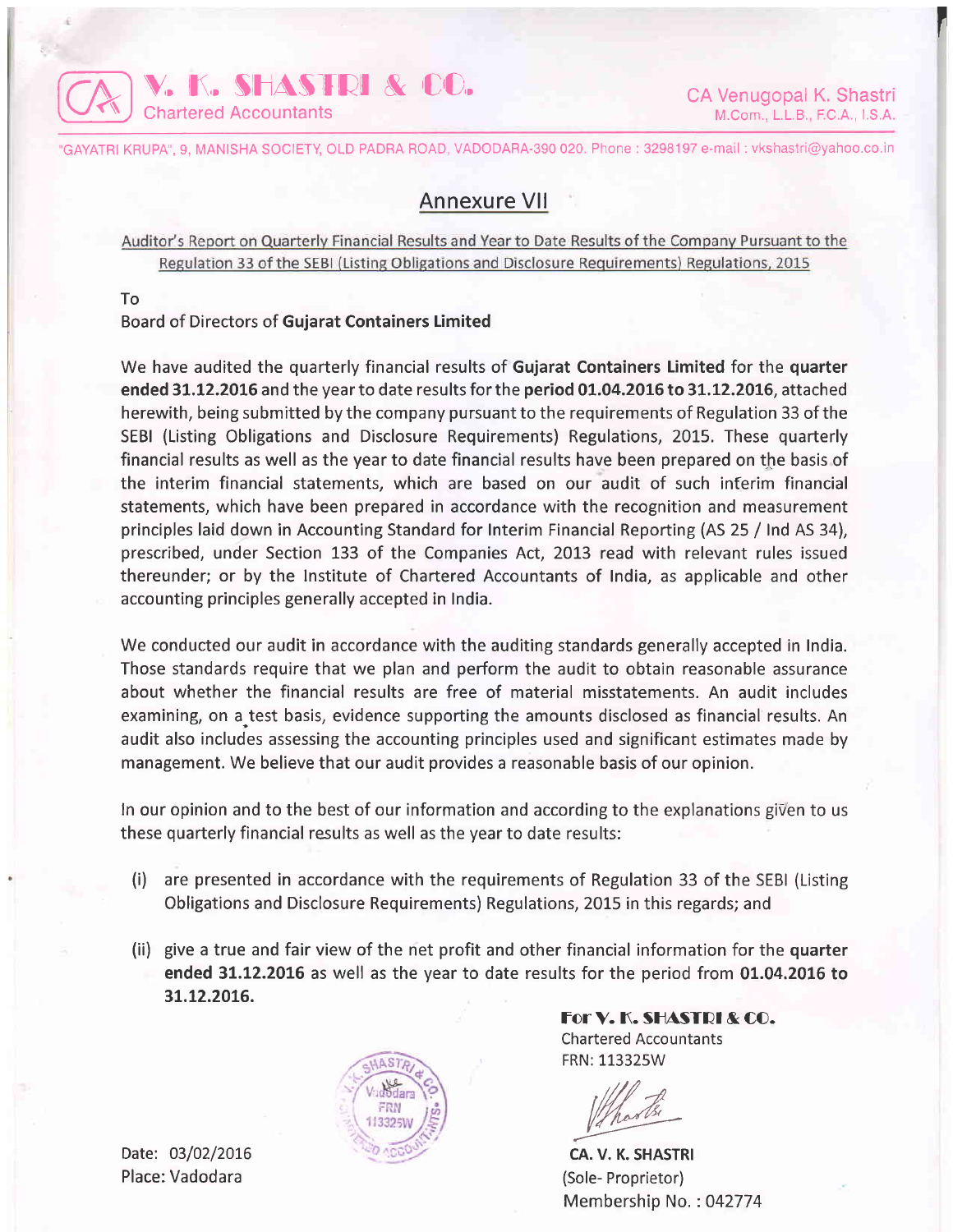GUJARAT CONTAINERS LIMITED<br>REGD. OFFICE;-PLOT NO. 488/489 AT & PO TUNDAV TAL. SAVLI DIST. VADODARA<br>CIN- L74239MH1982PLC026341 E mail. cs@gujaratcontainers.com. Ph No. 0265 2341265,2331965

|                         | Statement of Unaudited Financial Results for the Quarter and Nine Months ended 31st December'2016<br><b>Particulars</b> | Quarter ended                  |                                |                                | Nine Months ended              |                                | Year ended                  |
|-------------------------|-------------------------------------------------------------------------------------------------------------------------|--------------------------------|--------------------------------|--------------------------------|--------------------------------|--------------------------------|-----------------------------|
|                         |                                                                                                                         | 31/12/2016<br><b>Unaudited</b> | 30/09/2016<br><b>Unaudited</b> | 31/12/2015<br><b>Unaudited</b> | 31/12/2016<br><b>Unaudited</b> | 31/12/2015<br><b>Unaudited</b> | 3/31/2016<br><b>Audited</b> |
|                         |                                                                                                                         |                                |                                |                                |                                |                                |                             |
| $\mathbf{1}$            | Income from operations                                                                                                  | 1200.86                        | 1112.92                        | 1167.44                        | 3593.17                        | 3773.62                        | 5044.38                     |
|                         | (a) Net Sales/Income from<br>Operations (Net of excise<br>duty)                                                         | 1200.84                        | 1107.91                        | 1167.44                        | 3588.14                        | 3767.43                        | 5039.10                     |
|                         | (b) Other Operating Income                                                                                              | 0.02                           | 5.01                           | 0.00                           | 5.03                           | 6.19                           | 5.28                        |
|                         | <b>Total income from operations</b><br>(net)                                                                            | 1200.86                        | 1112.92                        | 1167.44                        | 3593.17                        | 3773.62                        | 5044.38                     |
| $\overline{2}$          | <b>Expenditure</b>                                                                                                      |                                |                                |                                |                                |                                |                             |
|                         | a. Cost of materials consumed                                                                                           | 861.13                         | 734.94                         | 798.36                         | 2552.36                        | 2612.32                        | 3502.57                     |
|                         | b. Purchases of stock-in-trade                                                                                          | 0.00                           | 0.00                           | 0.00                           | 0.00                           | 0.00                           | 0.00                        |
|                         | c. Changes in inventories of<br>finished goods, work-in-progress                                                        |                                |                                |                                | à.                             |                                | $-57.36$                    |
|                         | and stock-in trade                                                                                                      | 17.50                          | 0.87                           | $-23.13$                       | 19.68                          | $-30.27$                       | 372.44                      |
|                         | d. Employee benefits expense                                                                                            | 90.67                          | 121.97                         | 98.37                          | 325.10                         | 348.96                         |                             |
|                         | e. Depreciation and amortisation<br>expense                                                                             | 18.93                          | 15.92                          | 8.35                           | 51.81                          | 43.85                          | 73.76                       |
|                         | f. Other expenditure                                                                                                    | 140.59                         | 156.40                         | 201.23                         | 406.00                         | 522.80                         | 822.92                      |
|                         | <b>Total expenses</b>                                                                                                   | 1128.82                        | 1030.10                        | 1083.18                        | 3354.95                        | 3497.66                        | 4714.33                     |
| $\overline{3}$          | Profit from Operations before<br>Other Income, finance costs and<br>exceptional Items (1-2)                             | 72.04                          | 82.82                          | 84.26                          | 238.22                         | 275.96                         | 330.05                      |
| $\overline{\mathbf{4}}$ | Other Income                                                                                                            | 0.00                           | 0.00                           | 0.00                           | 0.00                           | 0.00                           | 0.00                        |
| 5                       | Profit from ordinary activities<br>before finance costs and<br>exceptional items $(3 + 4)$                              | 72.04                          | 82.82                          | 84.26                          | 238.22                         | 275.96                         | 330.05                      |
| 6                       | Finance costs                                                                                                           | 56.24                          | 57.01                          | 59.30                          | 175.18                         | 187.07                         | 259.95                      |
| 7                       | Profit from ordinary activities after<br>finance costs but before<br>exceptional items (5-6)                            | 15.80                          | 25.81                          | 24.96                          | 63.04                          | 88.89                          | 70.10                       |
| 8                       | <b>Exceptional items</b>                                                                                                |                                | 0.00                           |                                |                                |                                | 0.00                        |
| 9                       | Profit (+)/ Loss (-) from Ordinary<br>Activities before tax (7+8)                                                       | 15.80                          | 25.81                          | 24.96                          | 63.04                          | 88.89                          | 70.10                       |
| 10                      | Tax expense                                                                                                             | 0.00                           | 0.00                           | 0.00                           | 0.00                           | 0.00                           | 18 69                       |
| 11                      | Net Profit (+)/ Loss (-) from<br>Ordinary Activities after tax (9-10)                                                   | 15.80                          | 25.81                          | 24.96                          | 63.04                          | 88.89                          | 51.41                       |
| 12                      | Extraordinary Item (net of tax                                                                                          |                                |                                |                                |                                |                                |                             |
|                         | expense Rs.                                                                                                             | 0.00                           | 0.00                           | 0,00                           | 0.00                           | 0.00                           | $-13.90$                    |
| 13                      | Net Profit(+)/Loss(-) for the period<br>$(11 - 12)$                                                                     | 15.80                          | 25.81                          | 24.96                          | 63.04                          | 88.89                          | 65.31                       |
| 14                      | Paid-up equity share capital (Face<br>Value of Rs.10 each)                                                              | 565.00                         | 565.00                         | 565.00                         | 565.00                         | 565.00                         | 565.00                      |
| 15                      | <b>Earnings Per Share (EPS)</b>                                                                                         | 0.03                           | 0.05                           | 0.04                           | 0.11                           | 0.16                           | 0.12                        |
|                         | a) Basic                                                                                                                |                                |                                |                                |                                |                                |                             |
|                         | b) Diluted                                                                                                              |                                |                                |                                |                                |                                |                             |

Notes :

 $\frac{1}{\sqrt{2}}$ 

**VADOFIAS** 麦

gach